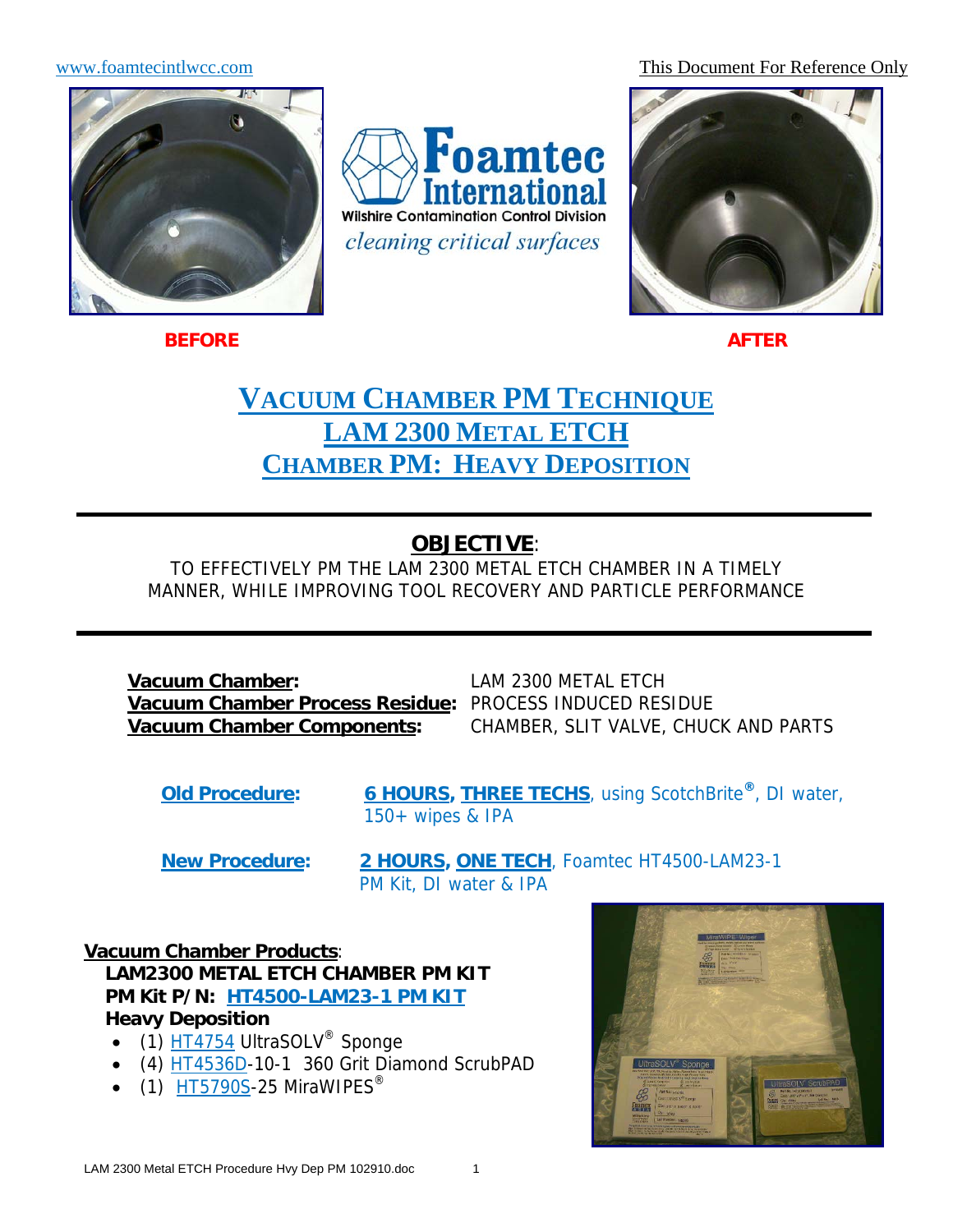View "How to" instructional videos on http://www.foamtecintlwcc.com/flash/

- **Step 1:** Using proper procedures and safety guidelines, shutdown and prepare LAM 2300 Metal ETCH Chamber for wet clean
- **Step 2:** Properly stage a container of DI water next to the chamber and place a HT4536D 360 Grit Diamond ScrubPAD and HT4754 UltraSOLV® Sponge into the container (See Fig 1)

**Fig 1**: Container of DI water with ScrubPAD and UltraSOLV® Sponge



**Step 3:** Take damp UltraSOLV® Sponge and begin wiping Metal ETCH Chamber allowing the water to react with the process induced residue. Remove as much of the deposition as possible with the sponge (See Fig 2)

> This initial wipe portion of PM will take 20-25 minutes, and if performed properly, will be able to remove much of the deposition with just the sponge



**Fig 2:** Dampened UltraSOLV® Sponge wiping Metal ETCH Chamber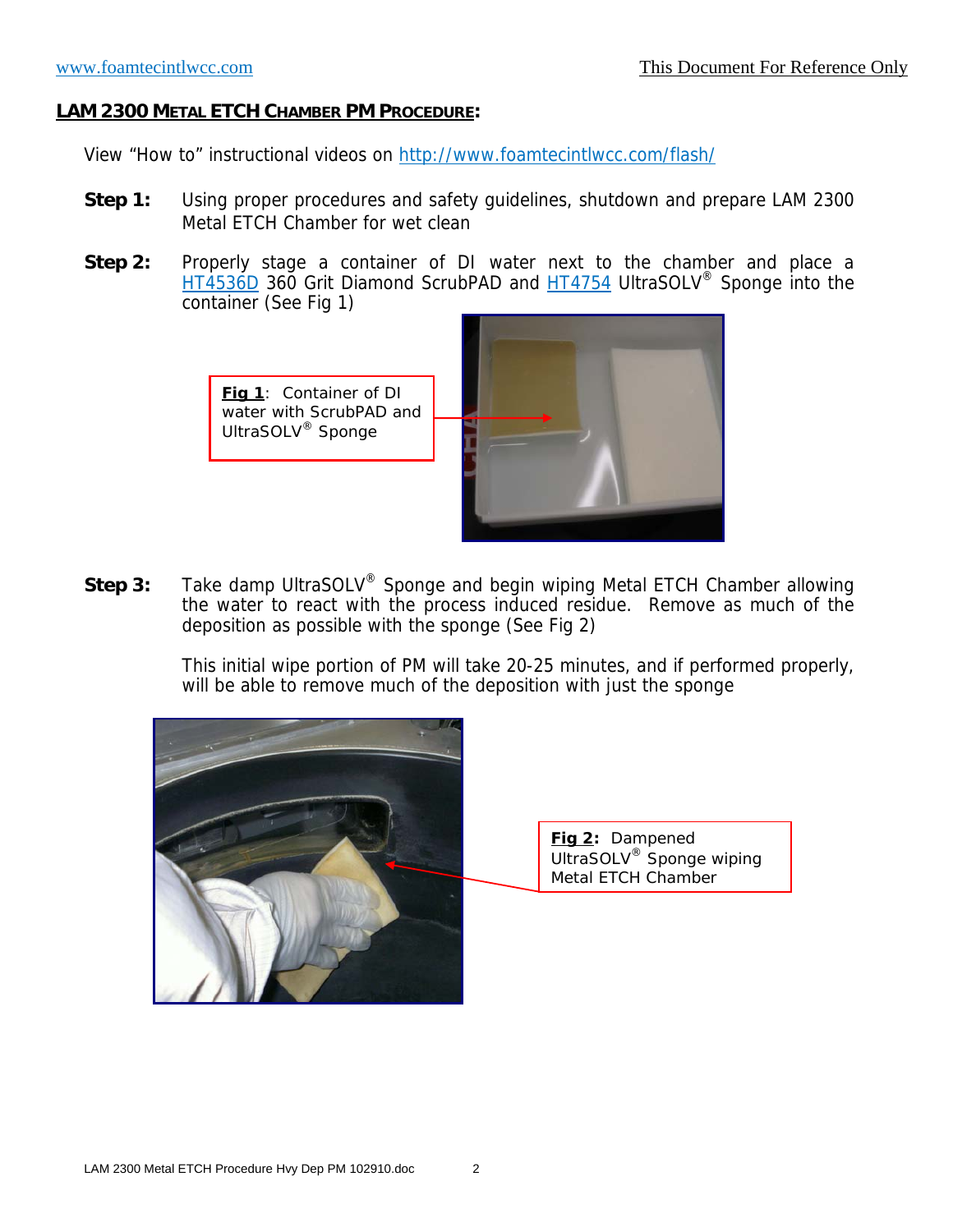water

- Step 4: It will be important to keep the UltraSOLV<sup>®</sup> Sponge moist and clear of excess deposition by replacing the sponge into the container of DI water and rinsing clear (See Fig 3)
- **NOTE:** The Metal ETCH Chamber will be very hot; therefore, it will require rinsing the sponge **frequently** in the DI water in order to keep it moist



**Step 5:** After performing initial wipe with the UltraSOLV® Sponge for at least 20 minutes, take the moist 360 Grit Diamond ScrubPAD from the container of DI water and begin scrubbing the Metal ETCH Chamber (See Fig 4)

> Ensure to keep the ScrubPAD moist during scrub portion of PM by replacing it in the container of DI water as necessary

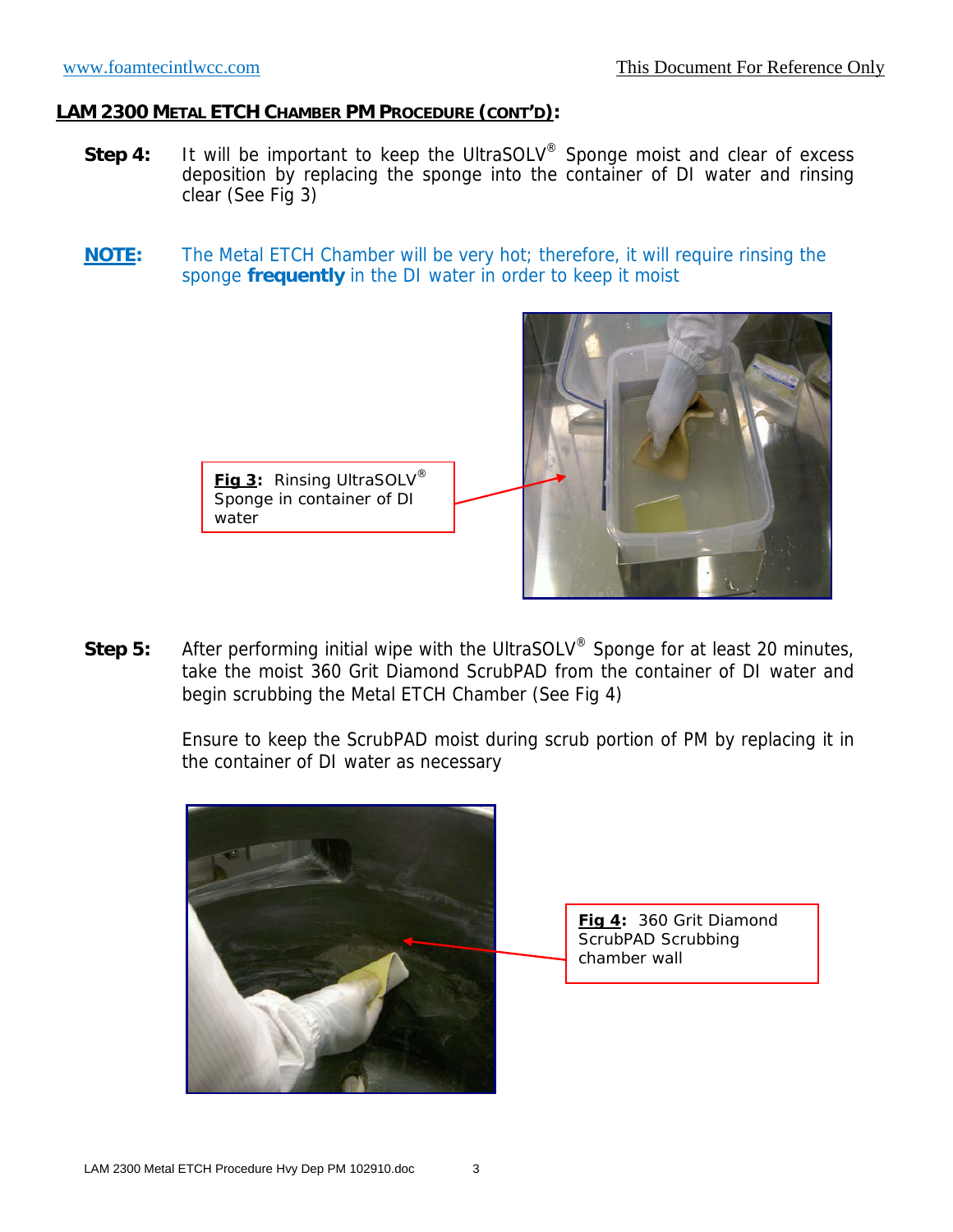**Step 6:** Be prepared to wipe the scrubbed portion of the chamber with the dampened UltraSOLV® Sponge immediately after scrubbing with the 360 Grit Diamond ScrubPAD, ensuring not to let the wet deposition dry onto the chamber wall (See Fig 5)





**Step 7:** Pull ScrubPAD across the UltraSOLV<sup>®</sup> Sponge in one direction to free ScrubPAD of deposition (See Fig 6, 7 & 8)

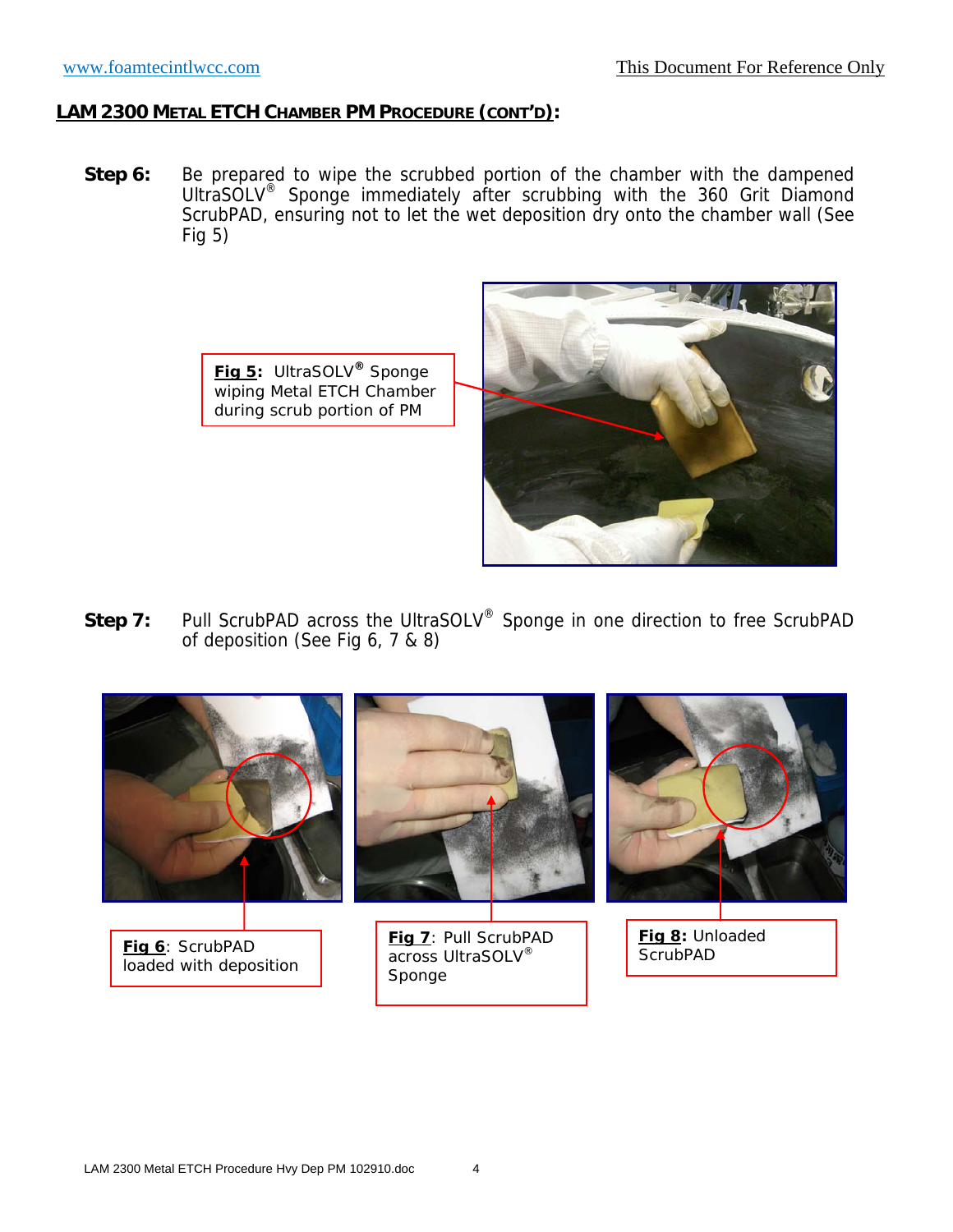**Step 8:** Continue to return UltraSOLV® Sponge and 360 Grit Diamond ScrubPAD to the container of DI water to rinse free of deposition (See Fig 9 & 10)



- **NOTE:** Continue to repeat this **SCRUB WIPE RINSE** procedure outlined in steps 5 8 for the remainder of the Metal ETCH Chamber. The KEY POINT is to **not** let the wet deposition dry onto the chamber wall
- **Step 9:** Replace container with fresh DI water after completing half of Metal ETCH Chamber scrub
- **Step 10:** Replace HT4536D 360 Grit Diamond ScrubPAD with a new one when ScrubPAD appears worn (expect to use three on chamber, one for e-chuck and door assembly)
- **Step 11:** Using same procedure as described above, proceed to SCRUB WIPE RINSE the bottom portion of the e-chuck assembly and chamber door mount (See Fig 11 & 12)



**Fig 11:** Diamond **ScrubPAD** removing deposition from bottom of echuck

**Fig 12:** UltraSOLV**®** Sponge removing scrubbed deposition from e-chuck

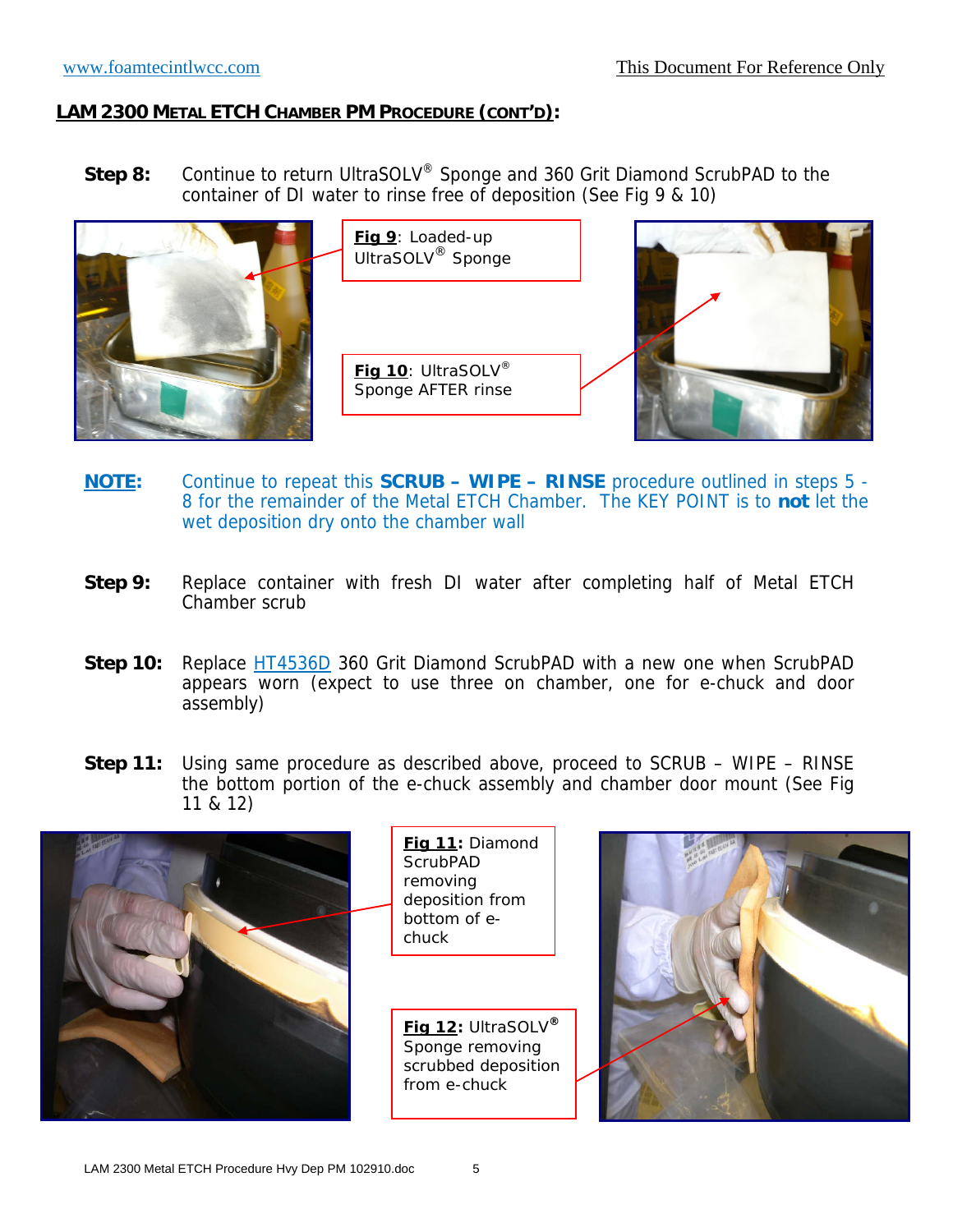**NOTE:** May remove deposition buildup on e-chuck ceramic ring if desired (See Fig 13)



**Step 12:** Rinse out UltraSOLV® Sponge in fresh DI water. Prepare Metal ETCH Chamber for FINAL WIPE PROCEDURE by wiping all areas of chamber completely with dampened UltraSOLV® Sponge

## **FINAL WIPE PROCEDURE:**

# **IMPORTANT NOTE**

#### **THE USE OF HT5790S MiraWIPES ® DURING FINAL WIPE PORTION OF PROCEDURE IS A CRITICAL STEP TO EFFECTIVELY REMOVE PARTICLE DEFECTS FROM THE LAM 2300 METAL ETCH CHAMBER**

**NOTE:** Figure below shows how much more deposition the Foamtec International MiraWIPE<sup>®</sup> can remove from a critical surface compared to the standard fab wiper, making the MiraWIPE® FINAL WIPE PROCEDURE the most **CRITICAL STEP** of the PM procedure (See Fig 14a & 14b)

**Fig 14a**: What the MiraWIPE<sup>®</sup> was able to remove, AFTER the standard fab wiper



**Fig 14b**: The last standard fab wiper used to wipe out a chamber

**MiraWIPES® are the KEY STEP for DEFECT REDUCTION and IMPROVED TOOL RECOVERY**